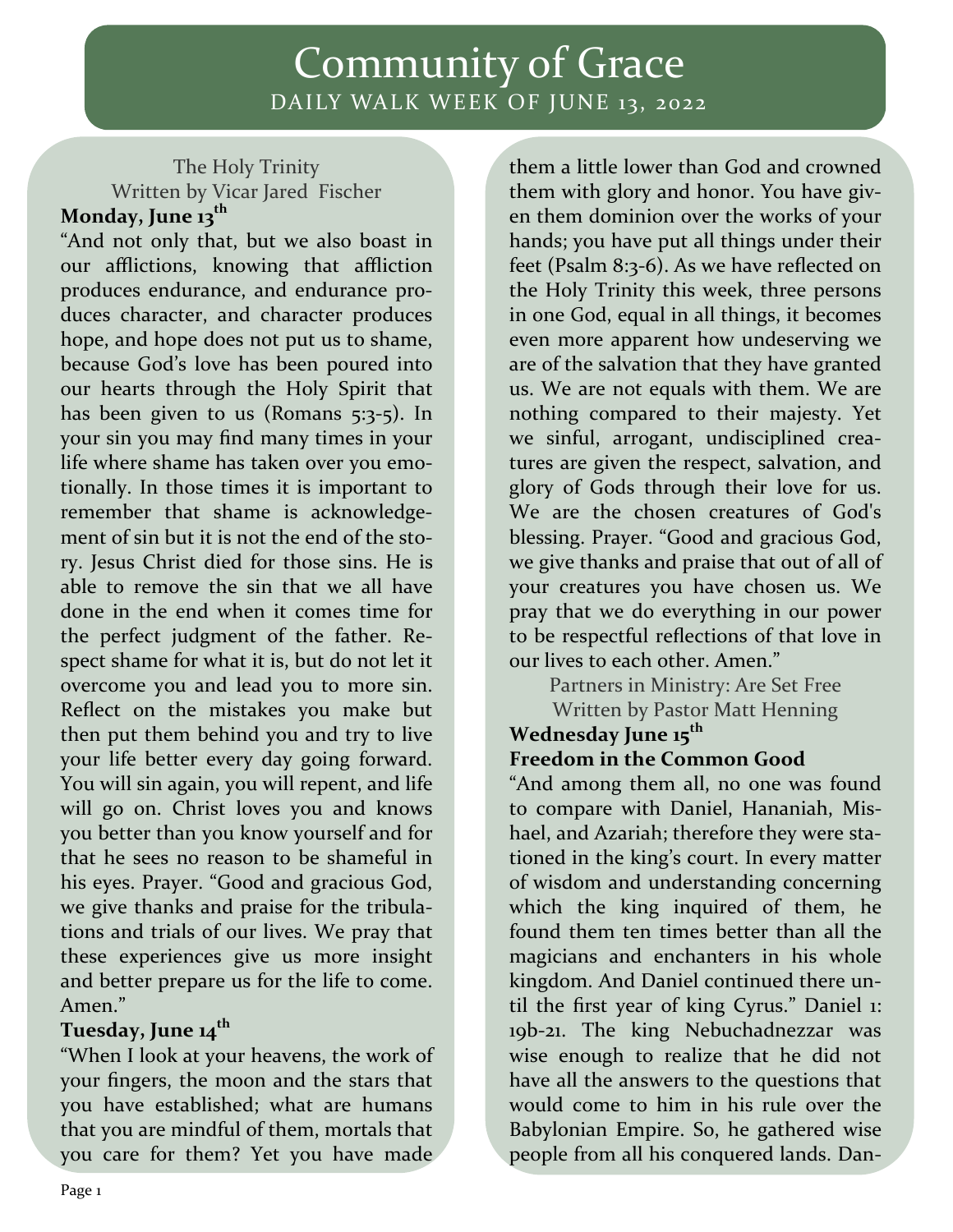# Community of Grace DAILY WALK

iel was one of them and he served with his wisdom through out the rest of the king's reign for the common good of his people and the people of Babylon. Wisdom al‐ ways cares for everyone not just the peo‐ ple in your tribe. Daniel and the king put their differences to the side so that they could focus on the questions of the day and work for the benefit of all. Daniels faith helped him to understand this and to use his position to lay the groundwork for his people's freedom that would also benefit the people of Babylon. We could use leaders like this in our world today. We all need to be more concerned with the common good than who wins or loses. We are called to help our neighbors, give to those in need, and empower the oppressed. This all grows out of God's wis‐ dom that points us toward the common good. Prayer: "God of wisdom, your stead‐ fast love give strength to the oppressed. Open our hearts and minds to discern your wisdom in the world today. Amen."

### **Thursday June 16th**

## **Freedom in the way of Peace**

"But you, O Lord, do not be far away! O my help, come quickly to my aid! Deliver my soul from the sword, and my life from the power of the dog! Save me from the mouth of the loin! From the horns of the wild oxen you have rescued me. I will tell of your name to my brothers and sisters; in the midst of the congregation I will praise you;" Psalm 22: 19‐22. The psalmist knows that when the world is caught up in the destruction of war, violence, or hatred only God can bring lasting peace. This happens thru the very will of God be‐ ing at work in the hearts of leaders and

citizens in the kingdoms of this world. When this happens God's kingdom unfolds as a grace filled way toward peace. In the peace of God, we are given freedom to love our neighbors, forgive ourselves and others, and work in the ministry we are called to for the sake of the world. We will find freedom in the way of peace through the Spirit of God. Prayer: "Protect us from all harm, O God, and direct us through your Spirit into the ways of peace this day. Amen."

## **Friday June 17th Ministry begins in Promise**

"My point is this: the law which came four hundred thirty years later, does not annul a covenant previously ratified by God, so as to nullify the promise. For if the inher‐ itance comes from the law, it no longer comes from the promise; but God granted it to Abraham through the promise. Gala‐ tians 3: 17‐18. Paul sees that the promise God gives to Abraham will never be bro‐ ken. Rather as history unfolds the promise is fulfilled through the continued work of God in gifts like the law (example shown above). Paul is also saying that the prom‐ ise we receive from Christ Jesus ties us to this promise to Abraham. This is what his letter to the Galatians is about: how our ministry begins in promise. It begins with the water and word of our baptisms, the living Word we encounter in the scrip‐ tures, and in the Communion of God's table on Sunday mornings. All things begin in promise with God and we can trust that God will be at work to fulfill that promise. When we begin our ministries each day this way we work toward hope. Prayer: "Gracious and merciful God, begin this